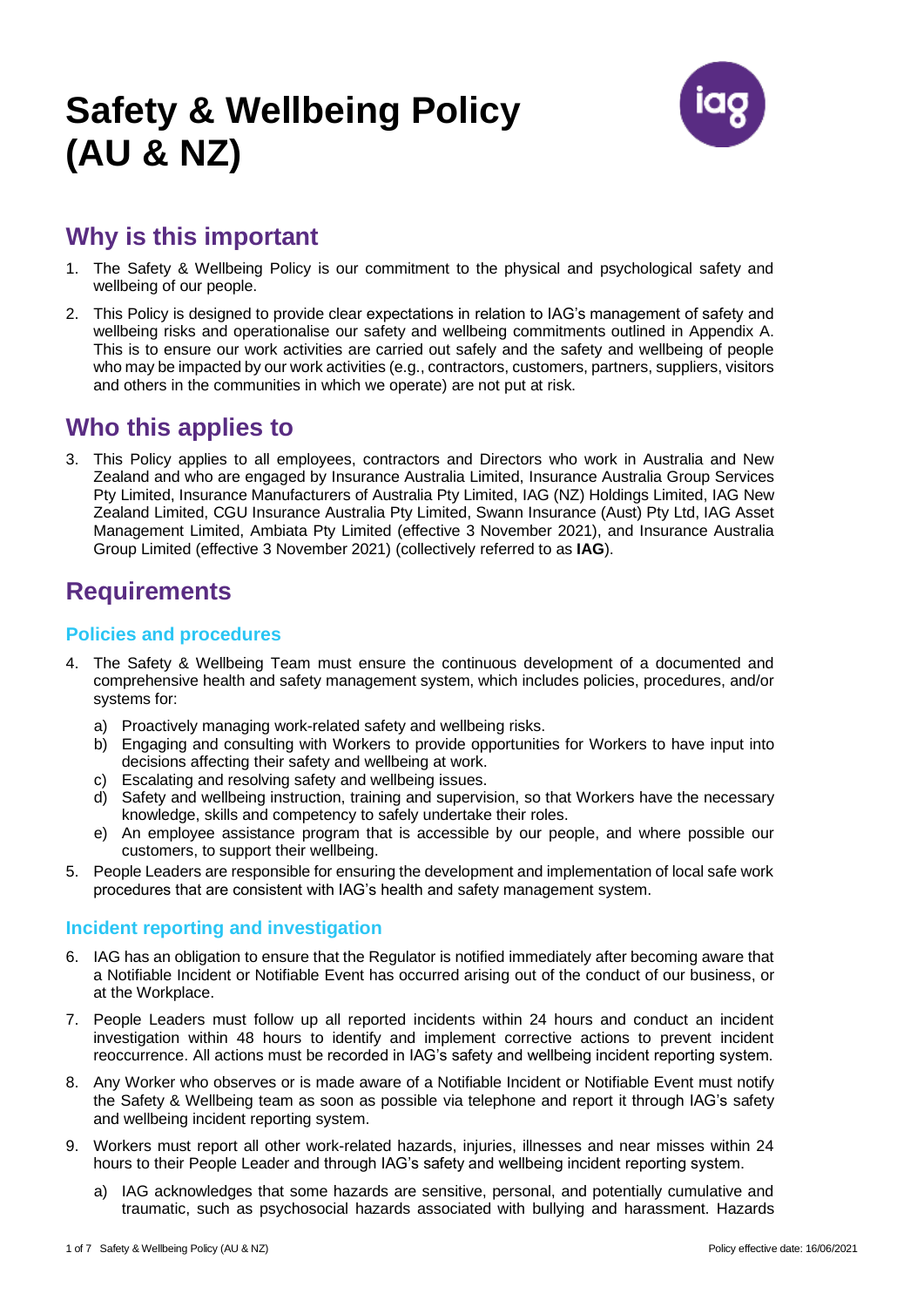which are not reported immediately should nonetheless be reported as soon as possible to facilitate early intervention and corrective actions and can also be reported using different channels outlined in IAG's consultation and issue resolution procedures.

#### **Risk management**

10. People Leaders must seek to:

- a) Proactively identify any risks and hazards that might impact the safety and wellbeing of people in the Workplace.
- b) Eliminate those risks or hazards by identifying appropriate risk-mitigation strategies and escalate where required.
- c) Where risks cannot be eliminated, seek to minimise those risks in accordance with the Hierarchy of Risk Control and IAG's work health and safety risk management procedures.
- d) Manage risks to the safety and wellbeing of a Worker who is performing Remote or Isolated work, including by developing a process to keep in regular communication with the Worker.
- e) Review risk controls whenever changes are made, a new hazard is identified, or if consultation indicates a review is necessary, and revise any risk controls which do not adequately control the risk.
- f) Assess and manage the impact on Workers' safety and wellbeing of any changes to their work. This includes the provision and maintenance of safe systems of work, plant and Structures, and the safe use, handling and storage of plant, Structures, and substances (as applicable), to ensure any risks to Workers' safety and wellbeing are eliminated or minimised as far as reasonably practicable.
- 11. All Workers have a responsibility under WHS Law to take care of their own health and safety at work. It is also every Worker's responsibility to ensure that their activities do not adversely affect the health and safety of other people – for example, their co-workers or any other people that they may come into contact with at work. Workers must also:
	- a) Observe and cooperate with all safe work procedures, policies, rules, and instructions.
	- b) Where required, use, or wear personal protective equipment, as far as reasonably able, in accordance with any information, training or reasonable instruction provided by IAG.
	- c) Perform their work from an IAG Office, or other Workplace, approved by their People Leader, such as working from a home office.
	- d) Review their Workplace for any hazards or safety concerns, including when they work from home or another work location, and raise these with their People Leader before commencing work or as soon as practical and through IAG's safety and wellbeing incident reporting system.
	- e) Comply with any reasonable direction given by management for health and safety.
	- f) Cooperate with IAG as required to enable compliance with WHS Law.

#### **Consultation and participation**

Under WHS Laws, IAG has an obligation to consult, co-operate and co-ordinate its activities with all other persons who have the same work health and safety duties in a particular scenario. IAG engages with workers and other duties holders (such as contractors and third parties) as appropriate, including through the Safety & Wellbeing team, in order to meet this obligation.

People Leaders and Workers may also have an obligation to consult, co-operate and co-ordinate in particular scenarios. In this regard:

12. People Leaders must consult with Workers reporting to them:

- a) To assist with identifying hazards and ways to manage risks and when reviewing risk controls.
- b) When proposing changes to work, including changes to how work is organised, workload, and work hours.
- c) During an incident investigation, to help identify appropriate corrective actions to be applied after a Workplace incident.
- 13. People Leaders must encourage and support employees who raise safety and wellbeing issues in accordance with IAG's consultation and issue resolution procedures. This includes issues raised in relation to victimisation, discrimination, harassment, bullying, leadership and the IAG culture.
- 14. People Leaders must, where requested, support the establishment and functioning of health and safety committees or other consultation arrangements at the Workplace.
- 15. When a Worker is performing work that is likely to impact the safety and wellbeing of other Workers or other people at or near the Workplace, they must consult, cooperate, and coordinate activities with each other to the extent necessary to ensure everyone's safety and wellbeing at work.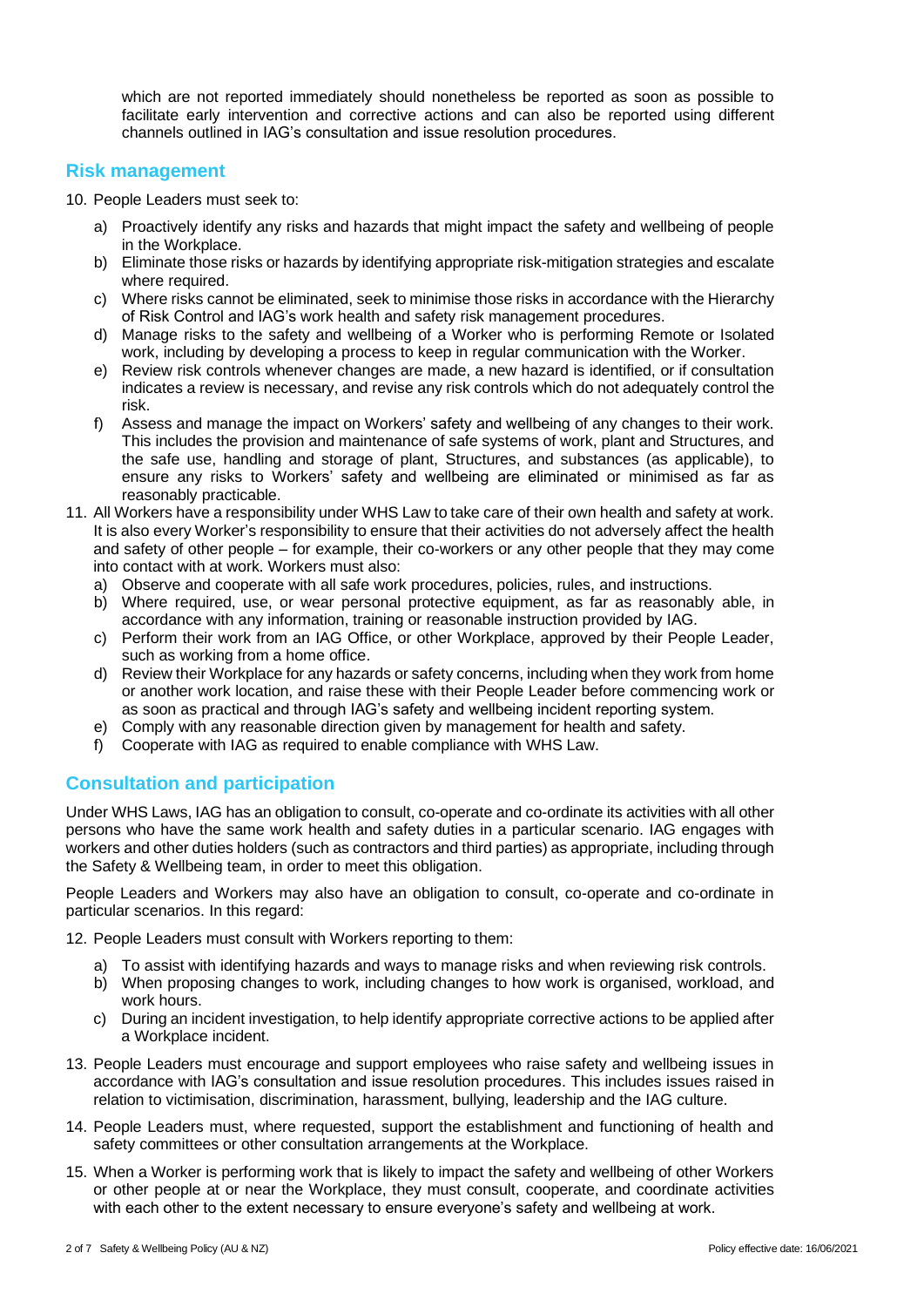16. All parties to a safety and wellbeing issue must make reasonable efforts to achieve a timely, final, and effective resolution of the issue in accordance with IAG's consultation and issue resolution procedures.

#### **Training and competency**

- 17. People Leaders must:
	- a) Supervise Workers under their control to the extent necessary to ensure they are satisfied that work is being performed safely.
	- b) Ensure Workers complete relevant safety and wellbeing learning in line with IAG's Learning Capability Framework.
	- c) Consult with Workers to identify additional learning needs.
	- d) Develop and facilitate job-specific safety and wellbeing learning, where required.
	- e) Maintain records for locally delivered safety and wellbeing learning.
- 18. Workers must:
	- a) Complete a health and safety induction at an IAG Office prior to commencing work.
	- b) Complete all mandatory safety and wellbeing learning within the required timeframe, as well as any other job-specific learning that is necessary to protect them from risks to their safety and wellbeing arising from their work.

#### **First aid and emergency management**

- 19. Workers must follow the emergency procedures at the site and the instructions provided by emergency wardens and emergency services personnel during an emergency.
- 20. Workplace first aid officers must complete the relevant First Aid training course and ensure their qualifications are kept up to date.
- 21. Emergency wardens must complete the emergency management training arranged by IAG.

#### **Contractor and visitor management**

- 22. Contract Managers must manage all contractors in accordance with IAG's contractor and visitor management procedures.
- 23. Contractors on IAG premises must:
	- a) Follow the security arrangements at the site, including signing in at reception where available.
	- b) Act in a manner that does not adversely affect their or others health, safety, or wellbeing.
	- c) Follow all directions from their IAG representative relating to health, safety, and security.
	- d) Follow the emergency procedures at the site.
	- e) Participate in an onsite induction unless accompanied at all times by an IAG representative.
- 24. Workers hosting visitors on IAG premises must ensure visitors are supervised at all times or provided with an onsite induction in accordance with IAG's contractor and visitor management procedures.
- 25. Where requested, contractors must also complete the contractor pre-qualification process and IAG contractor induction training before commencing work on IAG premises or at an IAG controlled site. They must also hold any relevant safety qualifications, licences or certificates required to perform their work.

#### **Injury management**

- 26. The Safety & Wellbeing Team will ensure:
	- a) Employees are provided with appropriate injury management, rehabilitation and return to work programs following a workers' compensation or rehabilitation claim.
	- b) Employees are provided with relevant information about workers' compensation or rehabilitation claims and injury management, including their rehabilitation rights and obligations.
	- c) The confidentiality and privacy of employee's personal information relating to a workers' compensation or rehabilitation claim is maintained in accordance with applicable legislation.
- 27. People Leaders must seek to provide suitable work when an employee is able to return to work, which is the same as or equivalent to the work being performed at the time of the injury, in accordance with statutory obligations.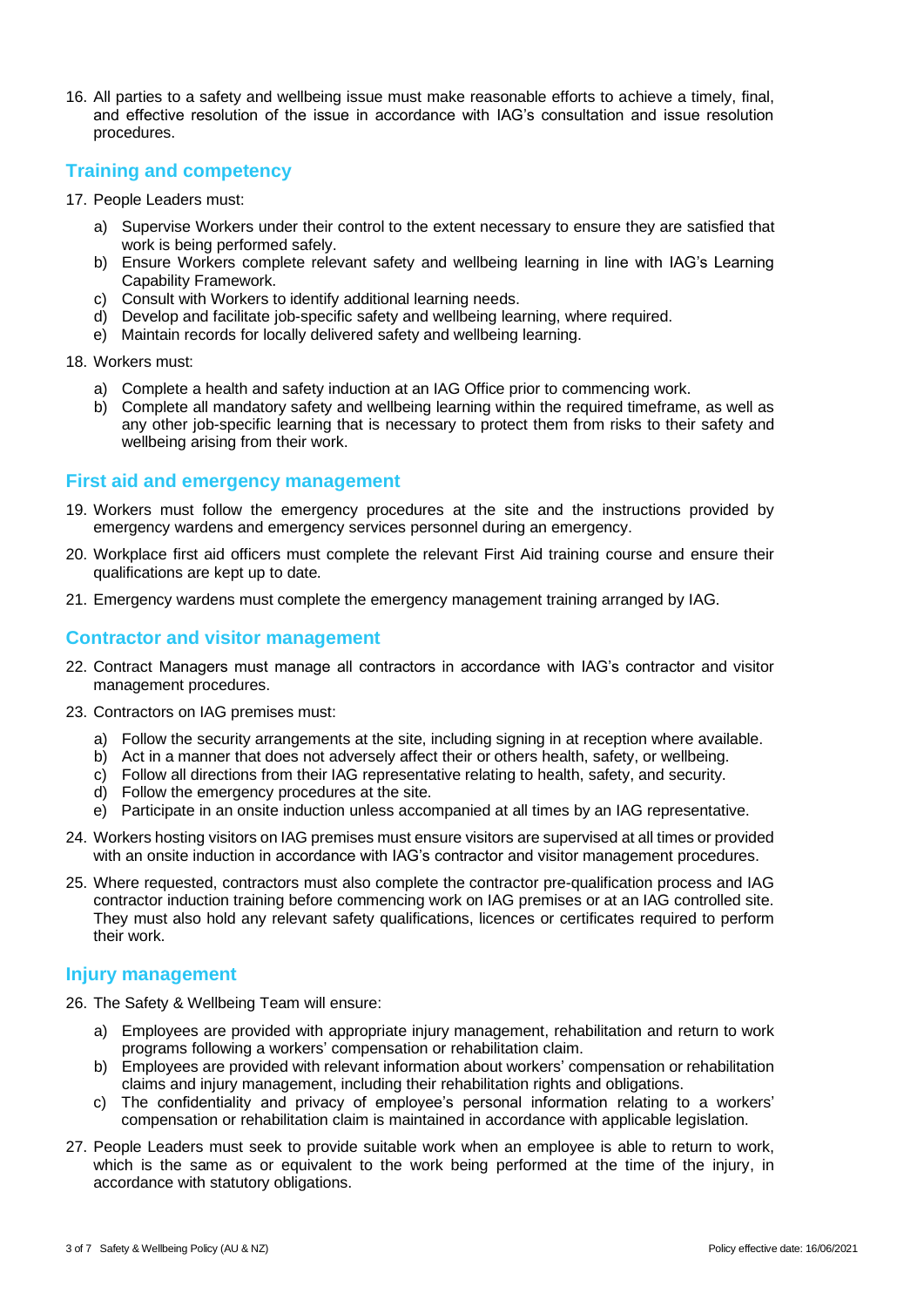- 28. People Leaders must also maintain regular contact with an injured or ill employee and make sure return to work and rehabilitation plans remain safe and appropriate.
- 29. Employees must participate in return to work and rehabilitation planning and return to work as soon as possible following an injury, and report any health, safety or wellbeing concerns arising from or relating to their rehabilitation or return to work.

### **Roles and Responsibilities**

30. The responsibilities in relation to this Policy are set out in the table below:

| <b>Position</b>                                                                           | <b>Responsibilities</b>                                                                                                                                                                                                                                                                                                                                                                                                                                                                                                                                                                                                                                                                                                                                                                                                                                                                                                                                                                                                                                                                                                                                                                                                                                                                                            |  |  |
|-------------------------------------------------------------------------------------------|--------------------------------------------------------------------------------------------------------------------------------------------------------------------------------------------------------------------------------------------------------------------------------------------------------------------------------------------------------------------------------------------------------------------------------------------------------------------------------------------------------------------------------------------------------------------------------------------------------------------------------------------------------------------------------------------------------------------------------------------------------------------------------------------------------------------------------------------------------------------------------------------------------------------------------------------------------------------------------------------------------------------------------------------------------------------------------------------------------------------------------------------------------------------------------------------------------------------------------------------------------------------------------------------------------------------|--|--|
| <b>IAG Board</b>                                                                          | Exercise due diligence in accordance with their statutory obligations under applicable WHS Laws<br>and oversee safety and wellbeing at IAG.                                                                                                                                                                                                                                                                                                                                                                                                                                                                                                                                                                                                                                                                                                                                                                                                                                                                                                                                                                                                                                                                                                                                                                        |  |  |
| <b>Officers</b>                                                                           | Exercise due diligence in accordance with their statutory obligations under the applicable WHS<br>laws. Officers may also have other responsibilities outlined in this Policy.                                                                                                                                                                                                                                                                                                                                                                                                                                                                                                                                                                                                                                                                                                                                                                                                                                                                                                                                                                                                                                                                                                                                     |  |  |
| <b>IAG Group Executive</b><br>People, Performance and<br><b>Reputation (Policy Owner)</b> | Management accountability for IAG's Safety & Wellbeing Policy.<br>Make sure this Policy and any changes to it are fit for purpose and appropriate.<br>Make sure the appropriate experts have provided advice about this Policy's subject matter.<br>Make sure the appropriate experts are monitoring the environment and the appropriate people<br>are ensuring this Policy is being kept up to date.<br>Make sure those drafting this Policy have met the requirements of the Group Policies and<br>Procedures Framework.<br>Agree with the Approver how often this Policy must be reviewed and make sure it is reviewed at<br>least every two years unless a different time period is specified to meet regulatory or legislative<br>requirements.<br>When this Policy is being reviewed, make sure that the reviewer:<br>engages with Group Risk,<br>consults with relevant stakeholders,<br>$\bullet$<br>recommends changes to this Policy where appropriate, and<br>$\bullet$<br>updates any related Documents if required.<br>Approve or reject any minor administrative changes to this Policy.<br>Make sure that any changes to this Policy are well communicated (including to regulators if<br>required).<br>Give assurance to the Approver at least annually that this Policy is adequate and effective |  |  |
| <b>Group Leadership Team</b><br>(Policy Approver)                                         | Approve or reject the Policy and any changes to it, which are not minor administrative changes,<br>making sure it is adequate and appropriate.<br>If appropriate, direct the Policy Owner to make any amendments that the Approver thinks are<br>necessary.<br>Approve or reject any exemptions to the Policy requested (in accordance with the Risk<br>Management Strategy, where applicable).<br>Receive assurance annually from the Owner that the Policy is adequate and effective.<br>Monitoring the effectiveness of this Policy (only applicable where there is specific and regular<br>reporting to the Board on the content of the Policy).<br>Support People Leaders to fulfil their health and safety responsibilities and accountabilities within<br>their area of responsibility.                                                                                                                                                                                                                                                                                                                                                                                                                                                                                                                     |  |  |
| <b>People Leaders</b>                                                                     | Make sure they are informed and understand their health and safety responsibilities and<br>accountabilities.                                                                                                                                                                                                                                                                                                                                                                                                                                                                                                                                                                                                                                                                                                                                                                                                                                                                                                                                                                                                                                                                                                                                                                                                       |  |  |
| IAG Workers, including<br>employees and<br>contractors                                    | Take reasonable care for their own safety and the safety of others by following this Policy and<br>complying with any reasonable instructions, policies, procedures, or guidelines in relation to<br>health and safety.                                                                                                                                                                                                                                                                                                                                                                                                                                                                                                                                                                                                                                                                                                                                                                                                                                                                                                                                                                                                                                                                                            |  |  |
| <b>Safety and Wellbeing</b><br><b>Specialists</b>                                         | Provide advice on safety and wellbeing matters and legislative obligations and assist with the<br>development, implementation and monitoring of this Policy and the health and safety<br>management system.<br>Suggest amendments to this Policy.                                                                                                                                                                                                                                                                                                                                                                                                                                                                                                                                                                                                                                                                                                                                                                                                                                                                                                                                                                                                                                                                  |  |  |

### **Breaches**

31. If you breach this Policy, IAG may take disciplinary action against you. This will depend on the circumstances, including whether your breach is deliberate, how serious it is and if you have done it before. Disciplinary action could include a warning, dismissal, or IAG ending its business relationship with you.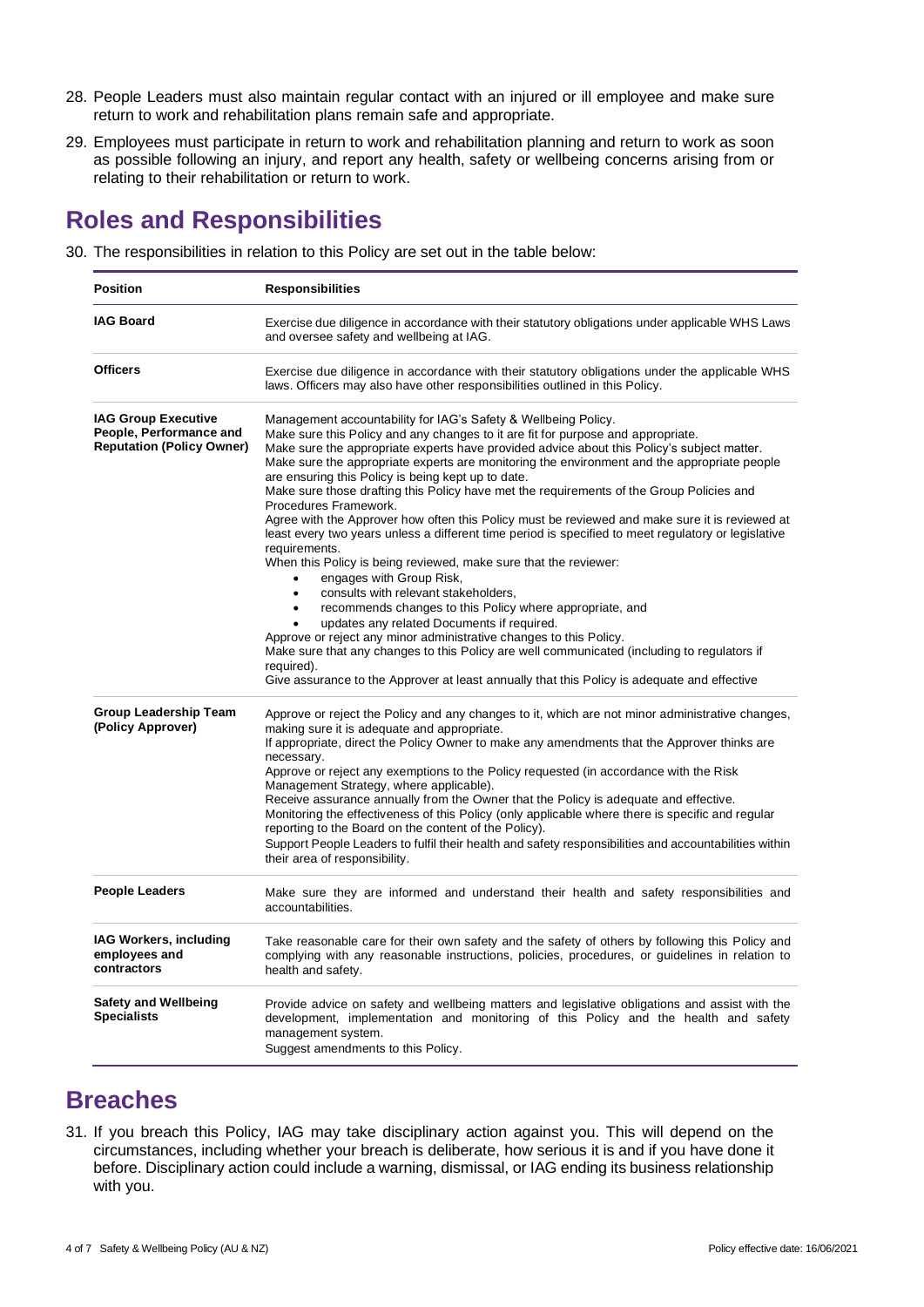- 32. If you breach the WHS Law, you might face criminal or civil liability.
- 33. If you become aware of a breach of this Policy, notify your People Leader, and report the incident through IAG's safety and wellbeing incident reporting system or the Safety & Wellbeing Team.

### **Definitions**

34. In this Policy:

| <b>Term</b>                                                            | <b>Definition</b>                                                                                                                                                                                                                                                                                                                                                                  |  |  |
|------------------------------------------------------------------------|------------------------------------------------------------------------------------------------------------------------------------------------------------------------------------------------------------------------------------------------------------------------------------------------------------------------------------------------------------------------------------|--|--|
| <b>Contract Manager</b>                                                | The contractor relationship manager or IAG staff member/s responsible for engaging and/or supervising a<br>contractor to complete works on behalf of IAG.                                                                                                                                                                                                                          |  |  |
| <b>Hierarchy of Risk</b><br>Control                                    | A system for controlling risks in the Workplace. Eliminating the hazard and risk is the highest level of<br>control in the hierarchy, followed by reducing the risk through substitution, isolation, and engineering<br>controls, then reducing the risk through administrative controls. Reducing the risk using protective personal<br>equipment is the lowest level of control. |  |  |
| Notifiable Incident or<br><b>Notifiable Event</b>                      | Incidents or Events that are required to be notified to the Regulator under WHS Law, and includes without<br>limitation:<br>the death of a person,<br>$\bullet$<br>a 'serious injury or illness', or<br>$\bullet$<br>a 'dangerous incident'.<br>$\bullet$                                                                                                                          |  |  |
| <b>Officer</b>                                                         | A person or who occupies a position that allows them to exercise significant influence over the<br>management of the business or undertaking and any person who occupies a specific position that is<br>included in the legal definition of officer. If a person is responsible only for implementing decisions, they<br>are not considered an officer.                            |  |  |
| <b>People Leader</b>                                                   | Any employee who has others reporting to him or her or is responsible for others. This includes employees,<br>other Workers and contractors reporting to them either permanently or temporarily.                                                                                                                                                                                   |  |  |
| Regulator                                                              | The relevant work health and safety authority in each jurisdiction in which this Policy is in force, under the<br>relevant WHS Law.                                                                                                                                                                                                                                                |  |  |
| <b>Remote or Isolated</b><br>work                                      | Work that is isolated from the assistance of other persons because of location, time or the nature of the<br>work.                                                                                                                                                                                                                                                                 |  |  |
| <b>Structure</b>                                                       | Anything that is constructed, whether fixed or moveable, temporary or permanent, and includes buildings,<br>masts, towers, framework, pipelines, transport infrastructure and underground works (shafts or tunnels).                                                                                                                                                               |  |  |
| <b>WHS Law</b>                                                         | Means the relevant work health and safety legislation applicable in each jurisdiction in which IAG operates<br>in Australia, and the Health and Safety at Work Act 2015 in New Zealand.                                                                                                                                                                                            |  |  |
| Worker                                                                 | Includes any person who works for IAG in any capacity, including employees, contractors or<br>subcontractors and their employees, labour hire Workers, outworkers, apprentices or trainees, students<br>gaining work experience and volunteers.                                                                                                                                    |  |  |
| Workplace                                                              | A workplace is a place where work is carried out, or is customarily carried out, and includes any place<br>where a Worker goes, or is likely to be, while at work. For example, a workplace includes IAG Office<br>buildings, a tool of trade vehicle, and while a Worker is working from home.                                                                                    |  |  |
| <b>Work Health &amp; Safety</b><br><b>Management System</b><br>(WHSMS) | That part of the overall management system that includes organisational structure, planning activities,<br>responsibilities, practices, procedures, processes and resources for developing, implementing, achieving,<br>reviewing and maintaining the Safety & Wellbeing Policy, and managing the risks associated with IAG's<br>operations.                                       |  |  |

### **Contacts for questions and more information**

35. This Policy is owned by the Group Executive, People, Performance and Reputation. If you have any questions or would like more information about this Policy, you should contact the Executive General Manager, Business Partnering AU/Asia.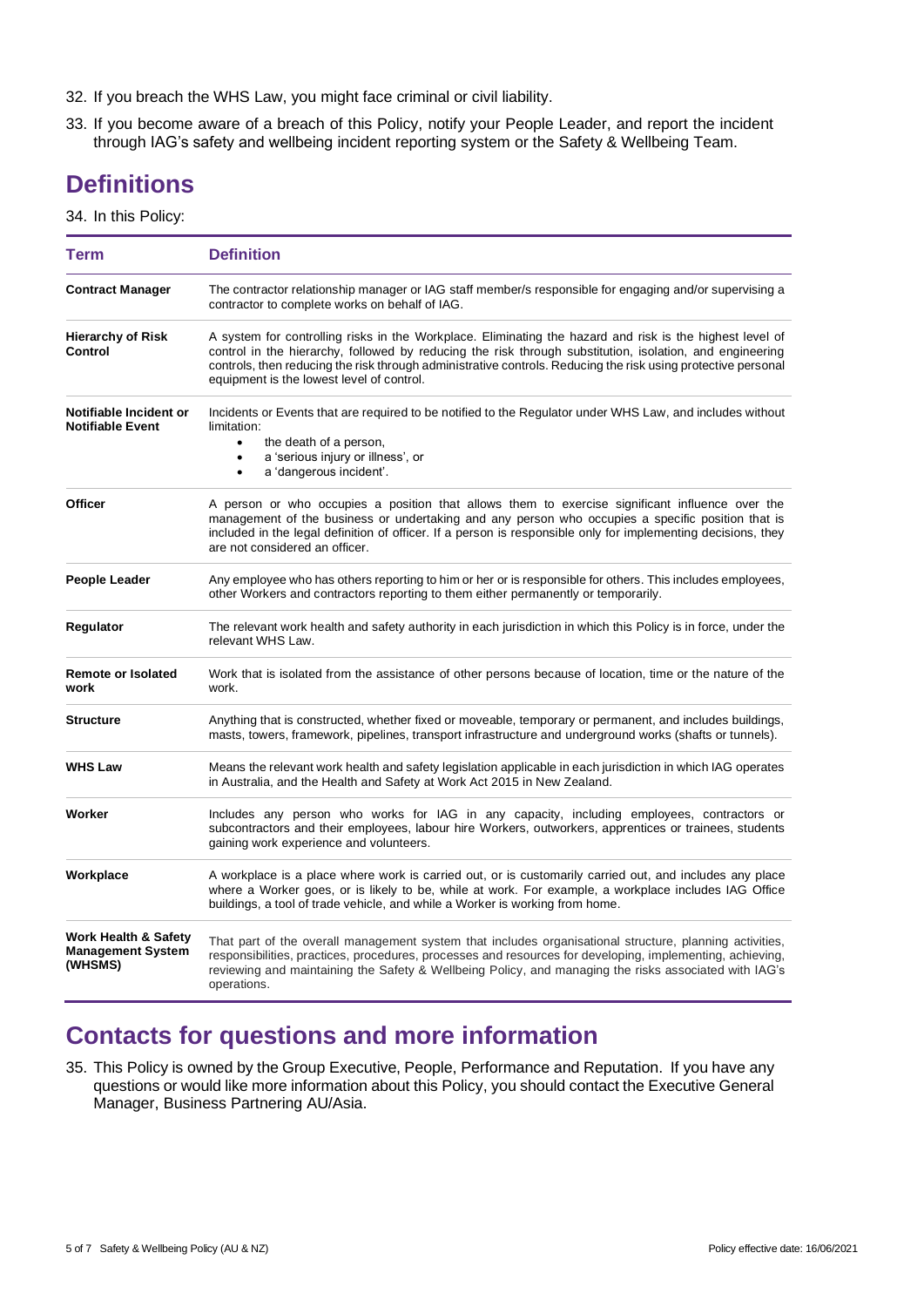#### **Policy information**

| <b>Effective from</b>              | 16 June 2021                                                                                                                                                                                                                                                                                                                                                                                                                                                                                                                                                                                                                                                                                                                                                                                                                                                                                                                                                                                         |  |  |  |
|------------------------------------|------------------------------------------------------------------------------------------------------------------------------------------------------------------------------------------------------------------------------------------------------------------------------------------------------------------------------------------------------------------------------------------------------------------------------------------------------------------------------------------------------------------------------------------------------------------------------------------------------------------------------------------------------------------------------------------------------------------------------------------------------------------------------------------------------------------------------------------------------------------------------------------------------------------------------------------------------------------------------------------------------|--|--|--|
| Owner                              | Group Executive, People, Performance and Reputation                                                                                                                                                                                                                                                                                                                                                                                                                                                                                                                                                                                                                                                                                                                                                                                                                                                                                                                                                  |  |  |  |
| Approver                           | Group Leadership Team                                                                                                                                                                                                                                                                                                                                                                                                                                                                                                                                                                                                                                                                                                                                                                                                                                                                                                                                                                                |  |  |  |
| Next review due                    | 16 June 2023                                                                                                                                                                                                                                                                                                                                                                                                                                                                                                                                                                                                                                                                                                                                                                                                                                                                                                                                                                                         |  |  |  |
| <b>Entities this</b><br>applies to | Insurance Australia Limited, Insurance Australia Group Services Pty Limited, Insurance Manufacturers of<br>Australia Pty Limited, IAG (NZ) Holdings Limited, IAG New Zealand Limited, CGU Insurance Australia Pty<br>Limited, Swann Insurance (Aust) Pty Ltd, and IAG Asset Management Limited.                                                                                                                                                                                                                                                                                                                                                                                                                                                                                                                                                                                                                                                                                                      |  |  |  |
| Opting into this<br><b>Policy</b>  | IAG subsidiaries may opt into the scope of this Policy by advising the Executive General Manager, Business<br>Partnering AU/Asia, in writing that the entity is seeking to use and rely on this Policy and will comply with the<br>obligations set out in this Policy. By agreement with the Executive General Manager, Business Partnering<br>AU/Asia, the scope of this Policy will be extended to the subsidiary as requested and a note will be included<br>in this Policy of the updated scope.                                                                                                                                                                                                                                                                                                                                                                                                                                                                                                 |  |  |  |
| Related<br>documents               | Documents to be read in conjunction with this Policy are:<br>WHS Roles, Responsibilities & Legislative Obligations Procedure (AU)<br>Safety and Wellbeing Roles and Responsibilities Procedure (NZ)<br>$\bullet$<br>WHS Risk Management Procedure (AU)<br>$\bullet$<br>Hazard Identification, Risk Assessment and Control (HIRAC) Procedure (NZ)<br>WHS Incident Reporting and Investigation Procedure (AU)<br>$\bullet$<br>WHS Consultation and Issue Resolution Procedure (AU)<br>٠<br>WHS Training and Induction Procedure (AU)<br>Training and Supervision Procedure (NZ)<br>Management of First Aid Procedures (AU)<br>Contractor and Visitor Management Procedure (AU)<br>PPE Guidelines (AU)<br>$\bullet$<br>PPE Procedure Guidance (NZ)<br>$\bullet$<br>ACC Employee Checklist (NZ)<br>For a complete list of health and safety management system documents, refer to:<br>Australian Policies, Procedures and Guidelines.<br>New Zealand Safety & Wellbeing Plans and Policies.<br>$\bullet$ |  |  |  |
| <b>Policy operation</b>            | This Policy summarises some of the rights and obligations which are created by the applicable legislation and<br>is not intended to go beyond the legislation. This Policy is not a term of any contract, including any contract of                                                                                                                                                                                                                                                                                                                                                                                                                                                                                                                                                                                                                                                                                                                                                                  |  |  |  |

employment and does not impose any contractual duties, implied or otherwise, on IAG.

#### **Document history**

| <b>Version</b> | Date               | Amended by | Details of amendment                                                                                                                           |
|----------------|--------------------|------------|------------------------------------------------------------------------------------------------------------------------------------------------|
| 1.0            |                    |            | 16 June 2021 Safety & Wellbeing Team Creation of a combined Australia and New Zealand Safety & Wellbeing<br>Policy.                            |
| 1.1            | 3 November<br>2021 |            | Safety & Wellbeing Team Ambiata Pty Limited and Insurance Australia Group Limited added to policy<br>scope in Section 3 - Who this applies to. |